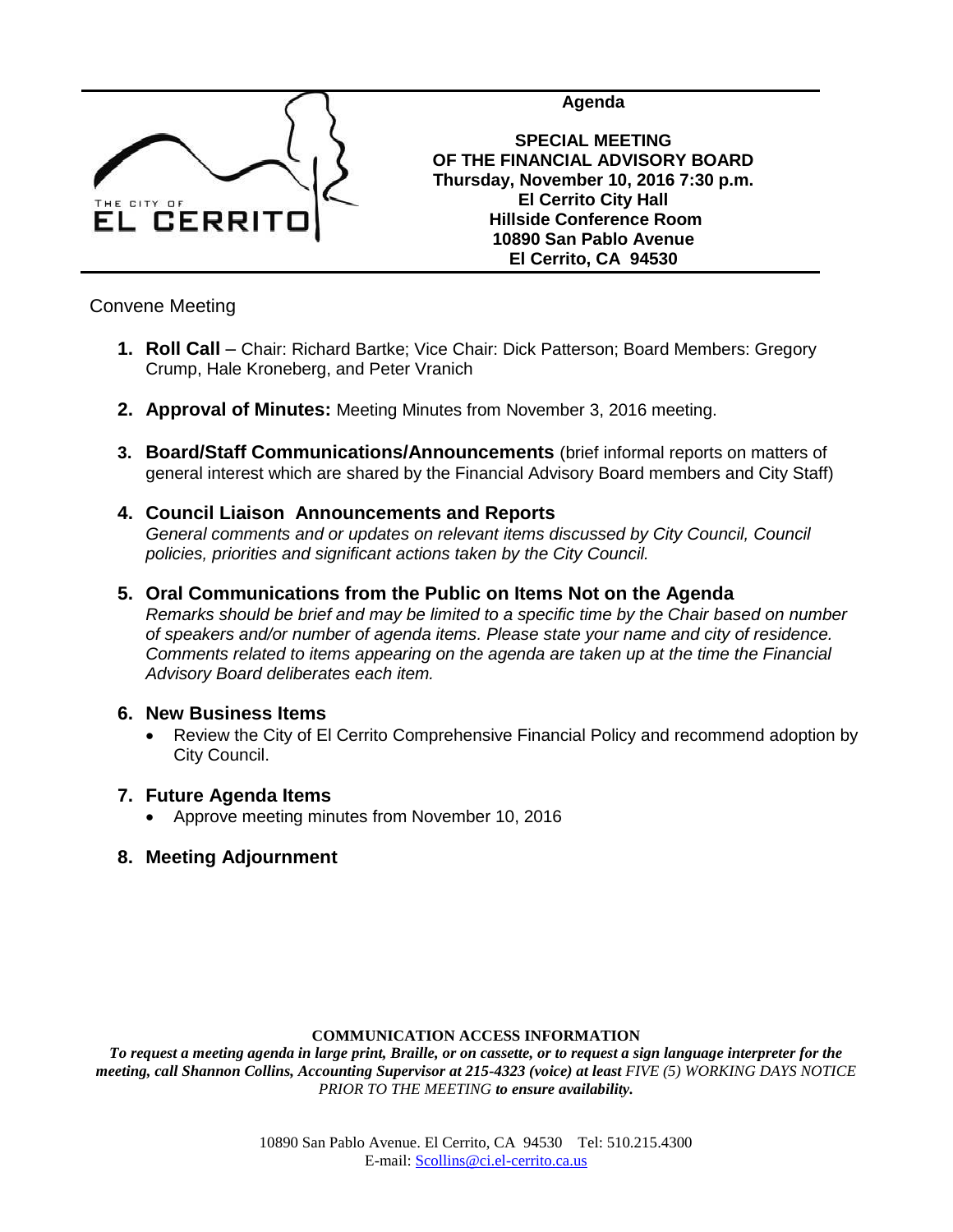Approved November 11, 2015 . 2016 Resolution: 2015-70

11-1-16 Jones Hall Comments

#### **PURPOSE:**

To establish a comprehensive set of financial policies for the City that will serve as a guideline for operational and strategic decision making related to financial matters.

#### **POLICY:**

The following financial policies are intended to establish a comprehensive set of guidelines for use by the City Council and staff on decision-making that has a fiscal impact. The goal is to maintain the City's financial stability in order to be able to continually adapt to local, regional and national economic changes. Such policies will allow the City to maintain and enhance a sound fiscal condition.

This financial policy will be reviewed annually by the Financial Advisory Board and any proposed substantive revisions will be submitted to the City Council for approval. The City's comprehensive financial policies will be utilized when preparing the Annual Operating Budget and shall be in conformance with all state and federal laws, generally accepted accounting principles (GAAP) and standards of the Governmental Accounting Standards Board (GASB) and the Government Finance Officers Association (GFOA).

#### **1. OVERVIEW & LONG-TERM FINANCIAL PLANNING**

- 1.1. A Five-Year Year Financial Plan will be prepared at a minimum for the General Fund, and Integrated Waste Management Funds. The City's Five-Year Financial Plan is the long-term picture of the City's finances and will be updated annually as part of the annual budget process.
- 1.2. The City shall seek a balance in the overall revenue structure between more stable revenue sources (e.g. Property Tax and Utility Taxes) and economically sensitive revenue sources (e.g., Sales Tax).
- 1.3. The City shall develop and maintain methods for the evaluation of future

development and major fiscal impacts on the City budget.

- 1.4. The City shall develop and implement a financial plan to address its funding needs for issues like deferred maintenance and unfunded liabilities.
- 1.5. The City shall address issues related to cash flow requirements and any short term borrowing requirements on a timely basis.
- 1.6. The City shall require any annexation agreements to have a long- term beneficial financial impact on the City.

#### **2. BUDGET POLICIES**

- 2.1. The City Manager shall prepare a proposed annual budget to be reviewed by the Financial Advisory Board and presented to the City Council within all statutorily prescribed deadlines. The City Council will adopt the budget at a public hearing by June 30 of each year.
- 2.2. A Budget will be adopted by Resolution of the City Council annually, which will contain the budget amendment process, budget amendment authority, and spending authorities.

All departments are responsible for meeting the City's financial policy goals and ensuring the City's long-term financial health. Budget control is maintained at the fund level. The City Manager is authorized to transfer budgeted amounts within departments and within funds. In addition, amendments that are made to authorize spending of increased or new special purpose revenues may be approved by the City Manager. Budget modifications between funds or increases or decreases to a fund's overall budget must be approved by the City Council.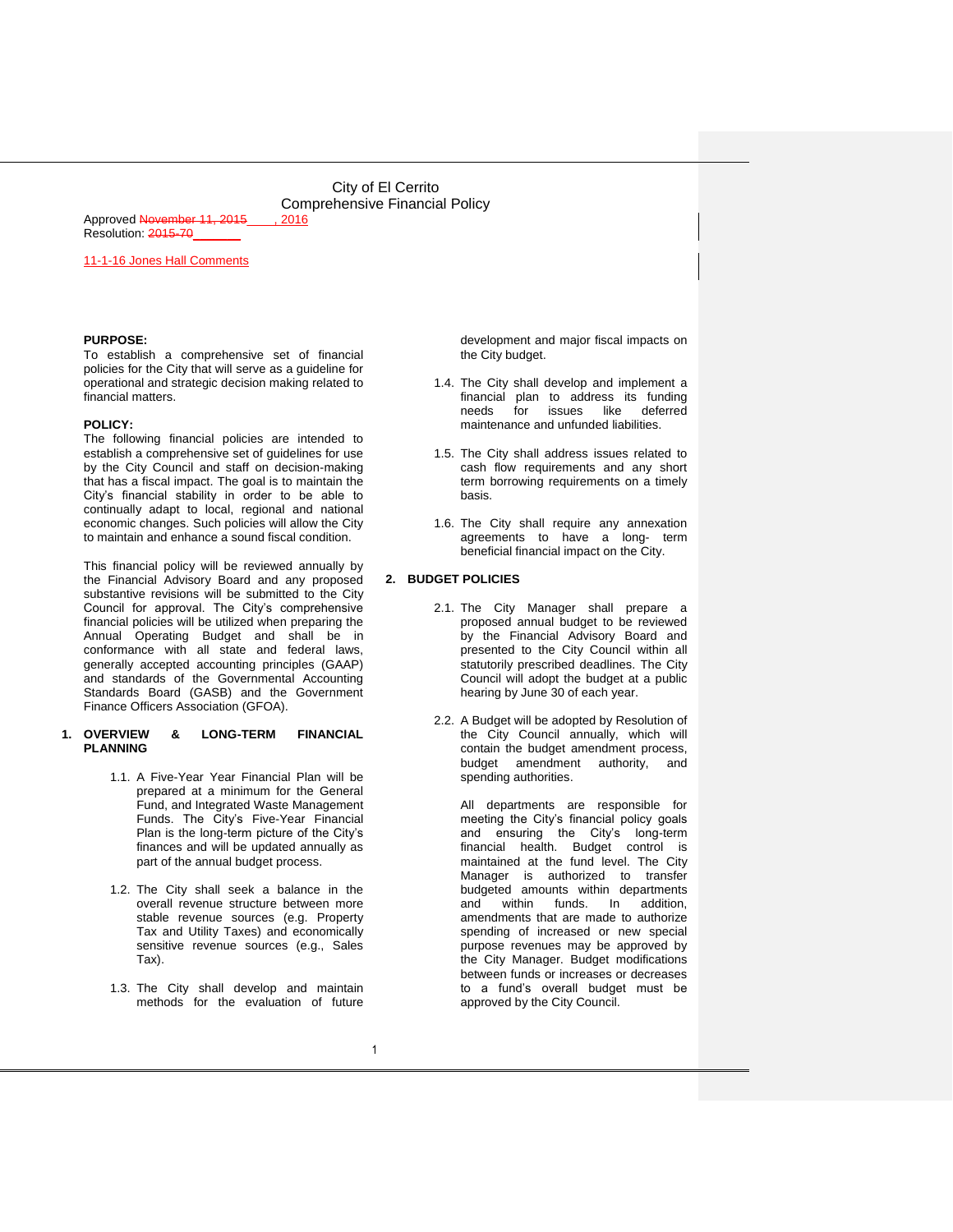- 2.3. It is the City's policy to adopt a balanced General Fund budget where operating revenue is equal to, or exceeds, operating expenditures. In the event a balanced budget is not adopted, due to a deliberate reduction of accumulated fund balance or if the cause of the imbalance is expected to last for no more than one year, as with the case of a one time settlement or large purchase, the planned use of reserves to balance the budget is permitted as long as the reserve is consistent with the amounts described in Section 3., General Fund Balance Reserve Policy.
- 2.4. The operating budget shall serve as the annual financial plan for the City. It shall serve as the City's management plan for implementing goals and objectives of the City Council, City Manager and departments and will define service levels.
- 2.5. During the annual budget development process, the existing budget shall be examined to assure removal or reduction of any services or programs that should be eliminated or reduced in cost.
- 2.6. The annual review process shall include an assessment to determine if funds are available to operate and maintain proposed capital facilities and other public improvements.
- 2.7. Any year-end operating surpluses will revert to unappropriated balances for use in maintaining reserve levels set by policy and will be available for capital projects and/or one-time expenditures upon approval of the City Council/.
- **2.8.** Where practical, the City's annual budget will include performance measures of workload, efficiency, and effectiveness.

#### 2.9. **Revenues:**

2.9.1. The City will estimate annual revenues using an objective, analytical process; specific assumptions will be documented and maintained. Budgeted revenues will be estimated conservatively using accepted standards and estimates provided by the state, other governmental agencies, and/or reliable economic forecasters when available.

**2.9.2.** Specific revenue sources will not be dedicated for specific purposes, unless required by law or Generally Accepted Accounting Principles (GAAP). All non-tax increment, non-restricted revenues will be deposited in the General Fund and appropriated through the budget process. On-going revenues will fund on-going expenditures.

**2.9.3.** A diversified and stable revenue system will be maintained to the extent possible to protect programs from short-term fluctuations in any single revenue source.

#### 2.10. **Appropriations:**

2.10.1. The City shall, to the extent possible, pay for current year pay for current year expenditures with current yea**r** revenues. Where authorized activities or equipment remain incomplete and/or unpurchased, revenues and/or fund balance may be carried forward at the City Manager's direction to the next fiscal year to support such an activity/purchase.

2.10.2. The City shall avoid budgetary procedures which rely on financial strategies that defer payment of current operating expenses to future years.

2.10.3. Department Heads are responsible for ensuring that department expenditures stay within the department's budgeted appropriation.<br>**2.10.4.** A City Cour

*2.10.4.* A City Council Resolution is necessary to increase any total fund appropriation where no corresponding revenue offset exists that is restricted for that purpose.

*2.10.5.* The City Manager may adjust appropriations among departments within a fund.

#### 3. **GENERAL FUND RESERVE POLICY**

3.1. The purpose of the reserve policy is to set aside funds to insure against events that would adversely affect the financial condition of the City and jeopardize the continuation of necessary public services. The reserve is designed to provide adequate cash flow, protect bond ratings, and offset economic downturns and revenue shortfalls. The reserve is also available to provide for one-time funding in the event of an emergency situation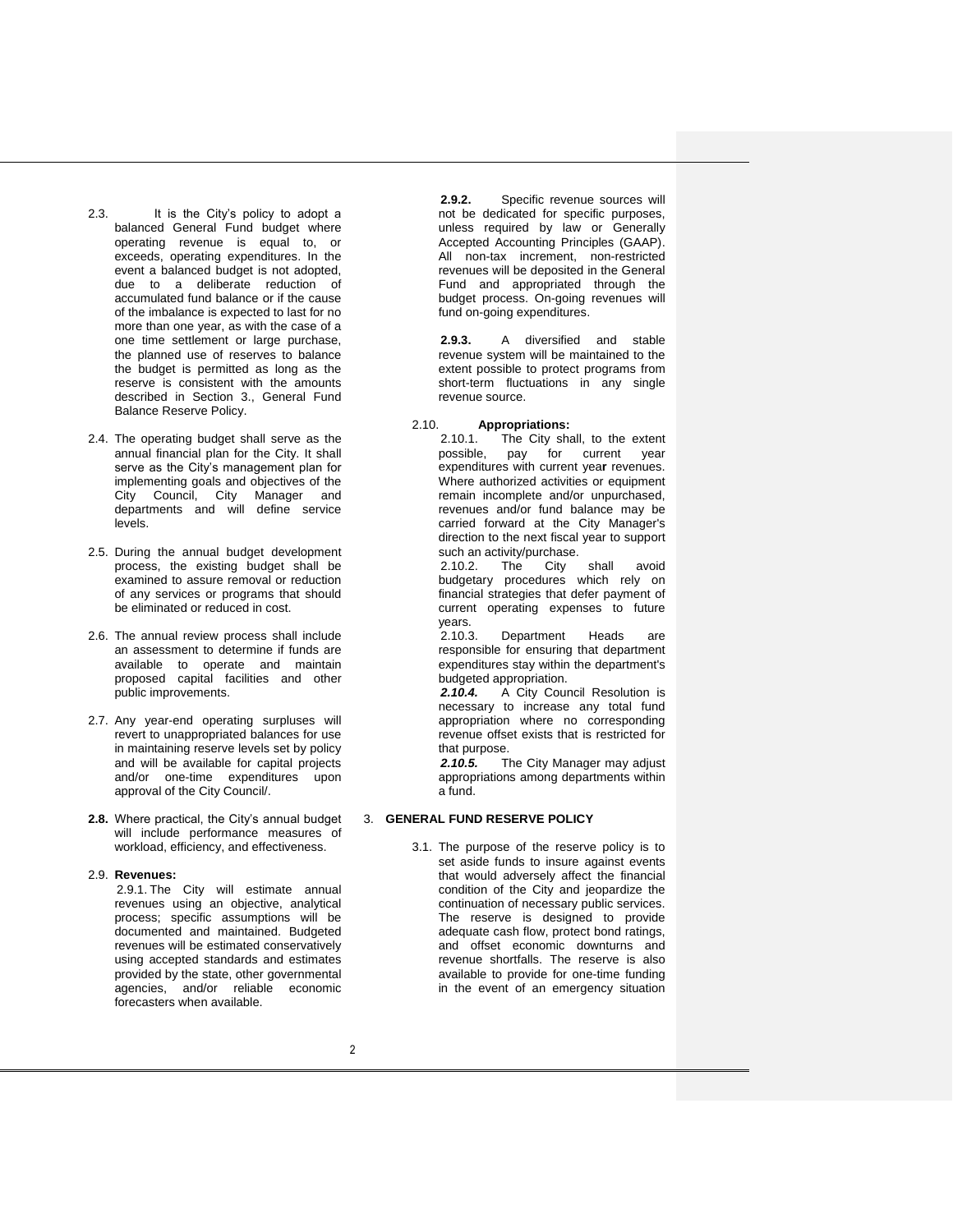Approved November 11, 2015 Resolution: 2015-70

> such as a natural disaster or unanticipated liability.

- 3.2. It is a goal of the City to achieve a general fund annual operating reserve of 15%, with a minimum of 10%, of projected General Fund operating expenditures in each fiscal year. As part of the annual budget process, the City Council shall consider a Five-Year Plan that attempts to maintain the minimum reserve balance of 15%. The City Council may adopt a deficit budget to deal with the uses discussed in Section 3.5 so long as the projected reserve does not go below 10% in any year of the Five-Year Plan. Should the General Fund reserve fall below 10%, each budget year the City will adopt a plan to restore the reserve percentage to 10% within five years and 15% within 10 years.
- 3.3. It is a goal of the City to achieve and maintain a minimum cash balance equal to 15 days of authorized operating expenses in order to meet anticipated City obligations without reliance on borrowed funds. Should the cash balance fall below the minimum due to<br>unanticinated circumstances, the circumstances, minimum cash balance should be restored as soon as practical.
- *3.4.* The portion of the reserve below 10% should be utilized only for a financial emergency (as determined by the City Council), natural disaster or significant unanticipated liability. If this portion of the reserve is utilized for such an event, the Ten-Year Plan presented with the Annual Operating Budget must be developed so that the 10% base threshold is replenished within five years*.*
- 3.5. The unreserved fund balance in an Internal Service Fund may be transferred to the General Fund only for a fiscal emergency or for one-time uses such as natural disasters or unforeseen liabilities.
- 3.6. The reserves between the 10% and 15% level are designed to be used by the City to deal with revenue fluctuations that

arise as a result of changes in the economy and provide opportunities to maintain services and programs where funding may be difficult. Also, a portion of any operating reserve in excess of 10% of annual revenues resulting from the previous fiscal year's operations could be committed to capital improvement projects or used to retire existing debt, fund future liabilities or potential legislative actions, establish or replenish equipment replacement funds, and/or<br>establish or replenish deferred or replenish deferred maintenance funds as long as the amount is considered in the adopted Ten-Year Plan to achieve a balance of 15% within ten years.

- *3.7.* One-time revenues will not be used to fund ongoing City programs. Any onetime revenue receipt during the fiscal year should be recognized and recorded in a "non-recurring revenue source" category. One-time revenue windfalls include: sales of City-owned real estate, CalPERS rebates, lump sum (net present value) savings from debt restructuring, litigation settlement, unexpected revenues, and other similar sources of revenue as designated by the City Council.
- 3.8. The operating reserve should be itemized as cash or cash equivalents and be separately stated on the financial statements.

#### **4. FINANCIAL REPORTING POLICIES**

#### **4.1. Accounting Standards:**

**4.2.** The City's accounting and financial reporting systems shall be maintained in conformance with all state and federal laws, generally accepted accounting principles (GAAP) and standards of the Governmental Accounting Standards Board (GASB) and the Government Finance Officers Association (GFOA). The City will make every attempt to implement all changes to governmental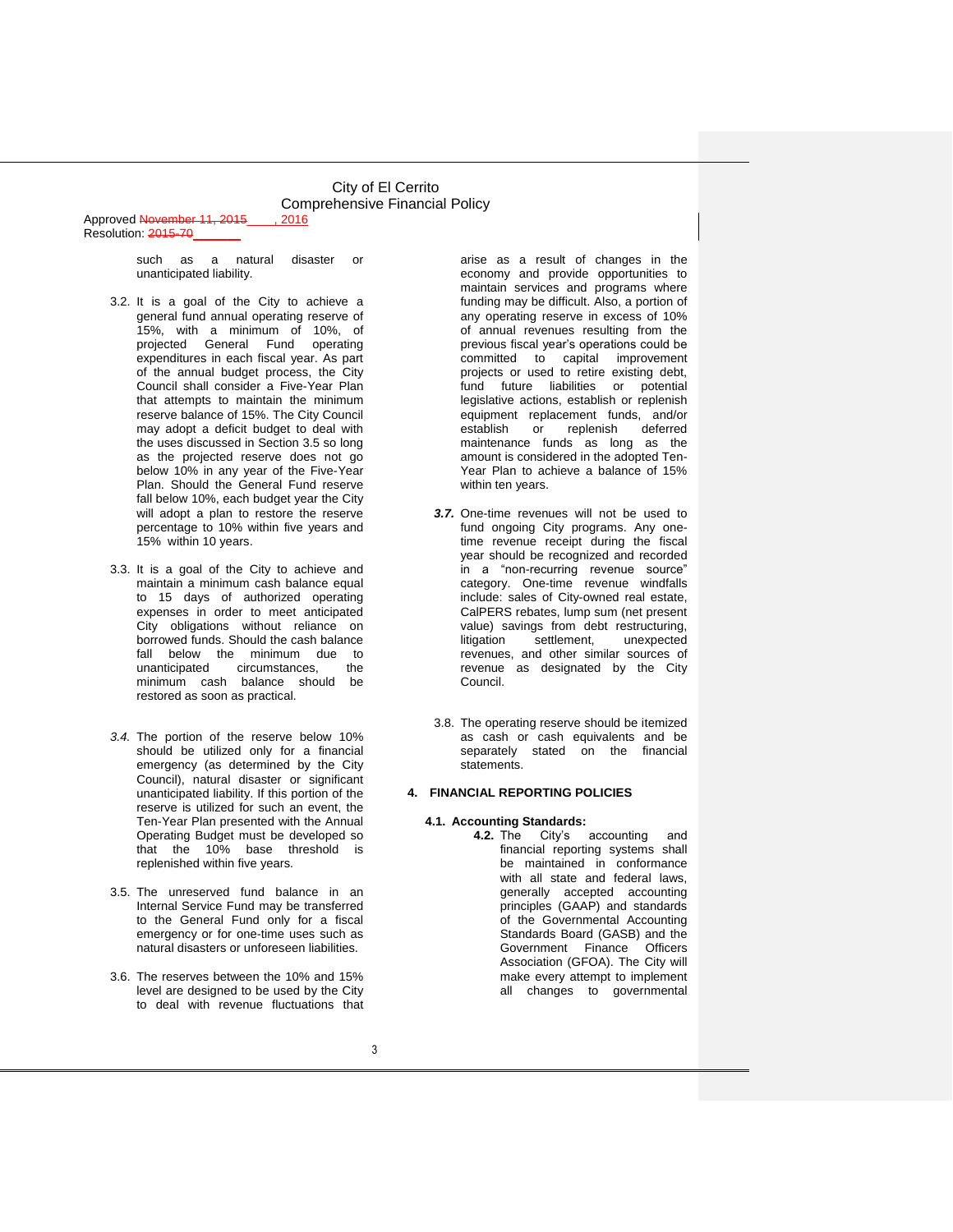accounting practices at the earliest practicable time.

#### **Annual Audit:**

4.2.1. An annual audit will be performed by an independent public accounting firm with an audit opinion to be included with the City's published Comprehensive Annual Financial Report (CAFR). The CAFR will be submitted annually to the Government Finance Officers Association for peer review with the goal of continuing receipt of the Certificate of Achievement for Excellence in Financial Reporting.

*4.2.2.* The independent firm will be selected through a competitive bidding process at least once every five years. The contract may be for an initial period of three years with two additional one-year options at the City Council's discretion. The current firm may be allowed to participate in the bid process. The need for rotation of the audit staff or audit firm will be considered in the bid process. The Finance Director will review the qualifications of prospective firms and make a recommendation to the City Council. The audit contract will be awarded by the City Council.

#### **5. OPERATIONAL MANAGEMENT POLICIES**

- 5.1. The City shall endeavor to avoid committing to new spending for operating or capital improvement purposes until an analysis of all current and future cost implications relating to those programs and projects is completed.
- 5.2. All departments will participate in the responsibility of meeting policy goals and ensuring long-term financial health. Future service plans and program initiatives will be developed to reflect current policy directives, projected<br>resources and future service resources<sup>1</sup> requirements.
- **5.3.** Departmental requests for increases in staffing will be thoroughly analyzed; only those that meet adopted program initiatives and policy directives will be considered. To the extent feasible, personnel cost reductions will be achieved through attrition.

#### 5.4. **User Fees and Charges and Development Impact Fees:**

5.4.1. Where direct services to users can be measured, as set forth in the Master Fee Schedule, the City should use appropriate fees, charges or assessments rather than general tax funds. All user fees and charges will be examined or adjusted annually to determine the direct and indirect cost of service. User fees and charges for services shall be established at a level related to the cost of providing such service except where the City Council has determined there is a public benefit to subsidize the service with tax based revenue. The acceptable recovery rate and any associated changes to user fees and charges will be approved by the City

Council following public review.<br>5.4.2. The City may identity **5.4.2.** The City may identify the costs associated with new development as a basis for establishing development impact fees but the long-term benefit of the development to the City should be considered in establishing such fees.

#### 5.5. **Grant Management:**

5.5.1. The City shall actively pursue federal, state and other grant opportunities when deemed appropriate. Before accepting any grant, the City shall thoroughly consider the implications in terms of ongoing obligations that will be required in connection with acceptance of said grant and present that report for approval by the City Council.<br>552 The term of G

The term of Grant funded positions for programs should be clearly identified and presented to the City Council for approval. It is mandatory to disclose if General Fund revenues will be needed to fund a position during or after the Grant or program expires.

5.5.3. Grant funding will be considered to leverage City funds. Inconsistent and/or fluctuating grants should not be used to fund ongoing programs. Programs financed with grant monies will be budgeted in separate cost centers, and the service program will be adjusted to reflect the level of available funding. In the event of reduced grant funding, City resources may be substituted only after all program priorities and alternatives are considered. **5.5.4.** The cost of all externally mandated services for which funding is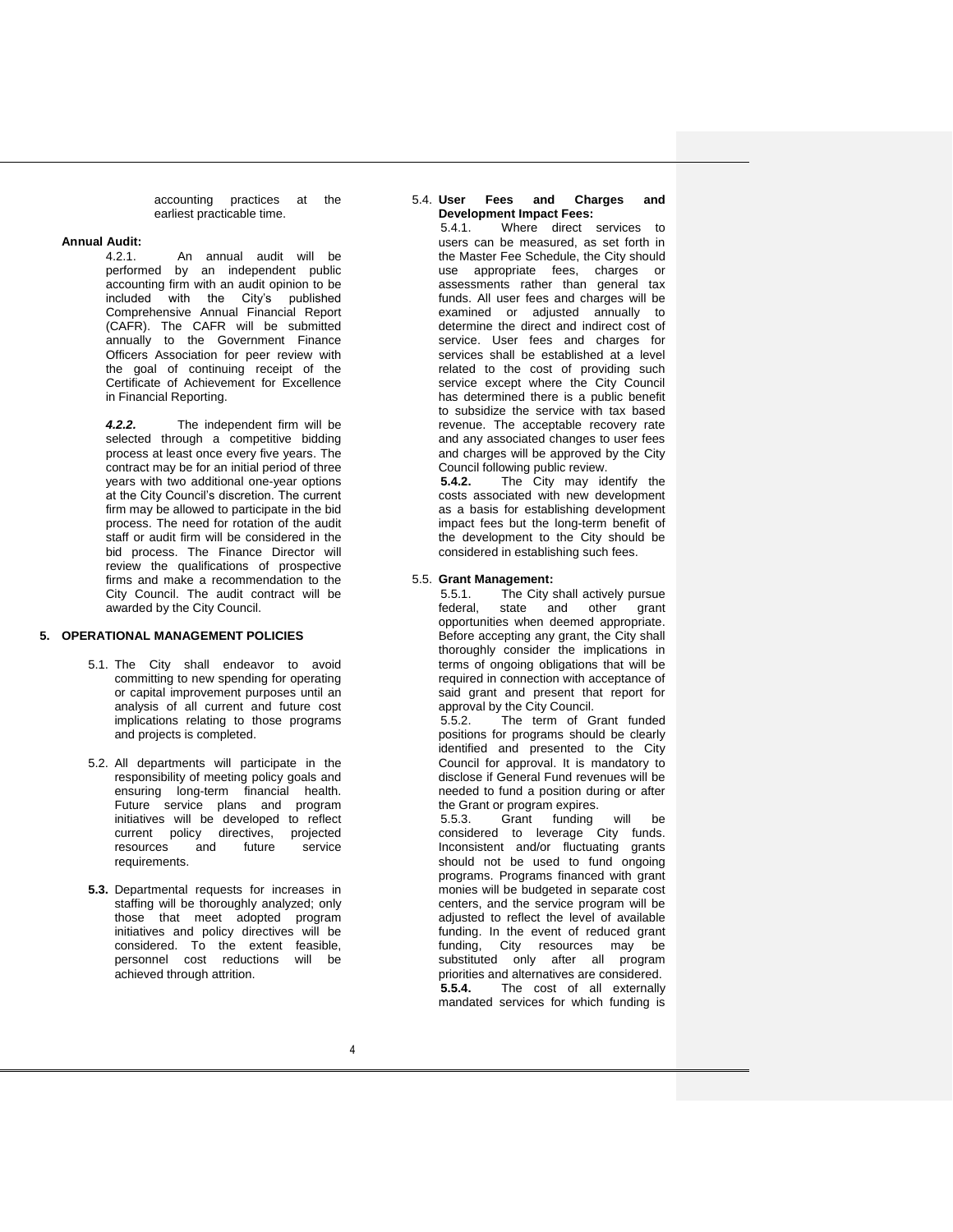#### Approved November 11, 2015 . 2016 Resolution: 2015-70

available shall be fully evaluated, including overhead, to allow for complete reimbursement of expenses.

#### 5.6. **Revenue Collection Policy:**

5.6.1. The City will pursue revenue collection and auditing to assure that monies due the City are received in a timely manner.

5.6.2. The City will seek reimbursement from the appropriate agency for State and Federal mandated costs whenever possible.<br>5.6.3 The City

The City will centralize accounts receivable/collection activities so that all receivables are handled consistently.<br>5.6.4  $\mu$ 

*5.6.4.* Accounts receivable management and diligent oversight of collections from all revenue sources are imperative. Sound financial management principles include the establishment of an allowance for doubtful accounts. Efforts shall be made to pursue the timely collection of delinquent accounts. When such accounts are deemed uncollectible, they will be written-off from the financial statements in accordance with established policies.

#### 6. **FINANCIAL MANAGEMENT POLICIES**

- 6.1. Staff shall keep City Council apprised of financial opportunities available and shall develop appropriate recommendations.
- 6.2. All requests for City Council action shall include an analysis of the immediate and future fiscal impact of such action. No appropriation for new or expanded programs or staffing levels shall be approved without identifying the amount and source of available funds.
- **6.3.** All externally mandated services for which funding is available shall be<br>charged to allow for complete allow for complete reimbursement of expenses including overhead.
- 6.4. **Cash Management Investment:** 6.4.1. Cash and investment programs will be maintained in accordance with California Government

Code Section 53600 et seq. and the City's adopted investment policy and will ensure that proper controls and safeguards are maintained. Pursuant to the Investment Policy, the Financial Advisory Board, at least annually will review, and the City Council will affirm, a detailed investment policy.

6.4.2. Reports on the investment portfolio and cash position will be developed and presented to the Financial Advisory Board and the City Council in<br>
conformity with the California conformity Government Code.<br>6.4.3. Funds

*6.4.3.* Funds will be managed in a prudent and diligent manner with emphasis on safety of principal, liquidity, and yield, in that order.

*6.4.4.* The quarterly report shall include a statement in compliance with government code 53646.

#### 7. **CAPITAL IMPROVEMENT PROJECT POLICIES**

- 7.1. A Ten-year Capital Improvement Plan will be developed and updated annually, including anticipated funding sources. Capital improvement projects are defined as infrastructure or equipment purchases or construction which result in a capitalized asset and have a useful (depreciable) life of two years or more.
- 7.2. Each Capital Improvement Project will identify, where applicable, current operating maintenance costs and funding streams available to repair and/or replace deteriorating infrastructure and to avoid significant unfunded liabilities.
- 7.3. The City will develop and implement a post-implementation evaluation of its infrastructures condition on a specified periodic basis, estimating the remaining useful life, and projecting replacement costs.
- 7.4. The City shall actively pursue outside funding sources for all Capital Improvement Projects. Outside funding sources, such as grants, shall be used to finance only those Capital Improvement Projects that are consistent with the Tenyear Capital Improvement Plan and/or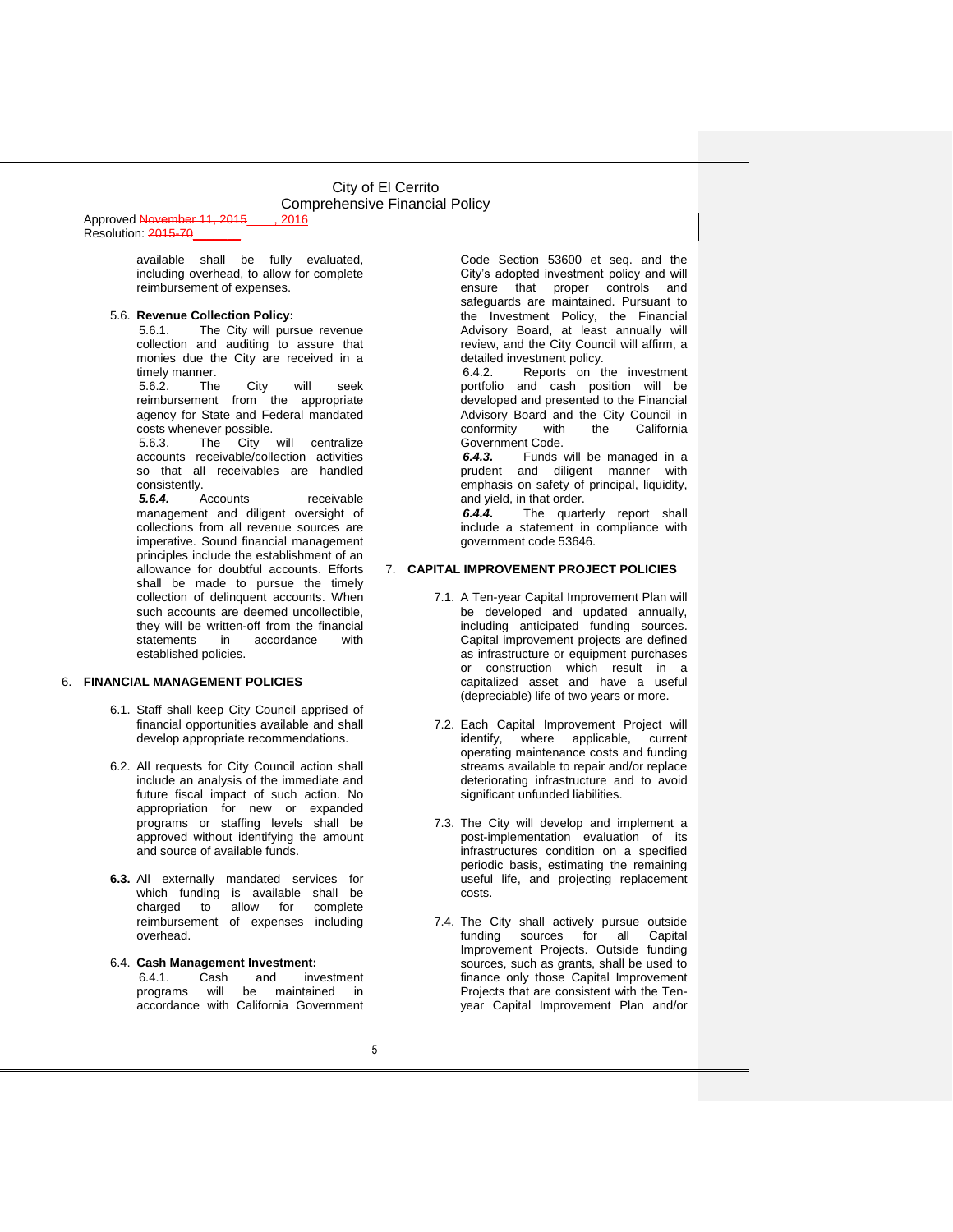local governmental priorities, and whose operating and maintenance costs will be included in future operating budget forecasts.

- 7.5. Capital improvement lifecycle costs will be coordinated with the development of the Operating Budget. Future operating, maintenance and replacement costs associated with new capital improvements will be forecasted, matched to available revenue sources, and included in the Operating Budget. Capital project contract awards will include a fiscal impact statement disclosing the expected operating impact of the project and when such cost is expected to occur.
- *7.6.* The City must carefully seek and analyze the appropriate type of financing instrument appropriate for financing capital projects. Several options may be available – general obligation debt, feesupported debt, fund reserves, tax increment, etc. All debt financing mechanisms shall be carefully considered and analyzed for fiscal benefit and cost effectiveness. Long-term borrowing shall be restricted to projects too large to be financed from current revenues (pay-asyou-go). Where possible, special assessment, revenue or other selfsupporting bonds shall be used in lieu of general obligation bonds.

#### **8. DEBT MANAGEMENT POLICIES**

| The City's debt management policies are attached            |
|-------------------------------------------------------------|
| as Exhibit A.                                               |
| 8.1 Issuance of Debt:                                       |
| The City will not use Jong.                                 |
| tarm daht to nav for on-going operations                    |
| bonds.<br>certificates<br>The<br>use<br>eŧ                  |
| participation or capital leases will only be                |
| eianificant<br>conital                                      |
| <b>Ire improvements</b>                                     |
| iceuac<br><b>INDIAN MODE</b><br><b>WEIGHT</b>               |
| rofinanoinc                                                 |
| analyzed for compatibility within<br>∩itv'e<br>$+ h \wedge$ |
| overall financial planning<br>the Ten.                      |
|                                                             |

Year Financial Plan. The review shall include, but not be limited to, cash flow analysis and the maintenance of the City's bond rating. Annual debt service shall not produce an adverse impact upon future operations.

8.1.3. Debt financing should not exceed the useful life of the infrastructure norovement with the average (weighted) maturities at or below ty **Total debt will not ex**percent (2%) of the total assessed operty in the City and General F Service will not exceed tional appropriations.

#### 8.2. **Credit Rating:**

 $8.2.1.$  It is the City's AAA/Aaa credit rating from all three rating agencies minimize costs and preserve access to credit.

> **8.2.2.** The City may pay the insurance which is part of the rating, however, the rating agency will evaluate the structure of the bond to validate the bond rating. To support this the City will continue its position disclosur fiscal planning.

#### 9. **EQUIPMENT REPLACEMENT FUND**

9.1. The City may maintain a dedicated fund to provide for replacement of vehicles and certain equipment. Unreserved fund balance will be available for transfer to the General Fund only in the event of a fiscal emergency as described in Section 3.4.

#### 10. **ENTERPRISE FUNDS**

10.1. All Enterprise Funds user fees will be examined annually to ensure that they recover all direct and indirect costs of service, provide for

10.2. capital improvements and maintenance, and maintain adequate reserves.

10.3. Rate increases shall be approved by the City Council following formal noticing and a public hearing. Rate adjustments will be based on the projected expenditures in the Ten-Year Financial plan.

#### 11. **DISCLOSURE POLICIES AND PROCEDURES**

The City's disclosure policies and procedures are attached as Exhibit B.

**Formatted:** Font: Not Bold

**Formatted:** Indent: Left: 1.05", No bullets or numbering

**Formatted:** Font: Not Bold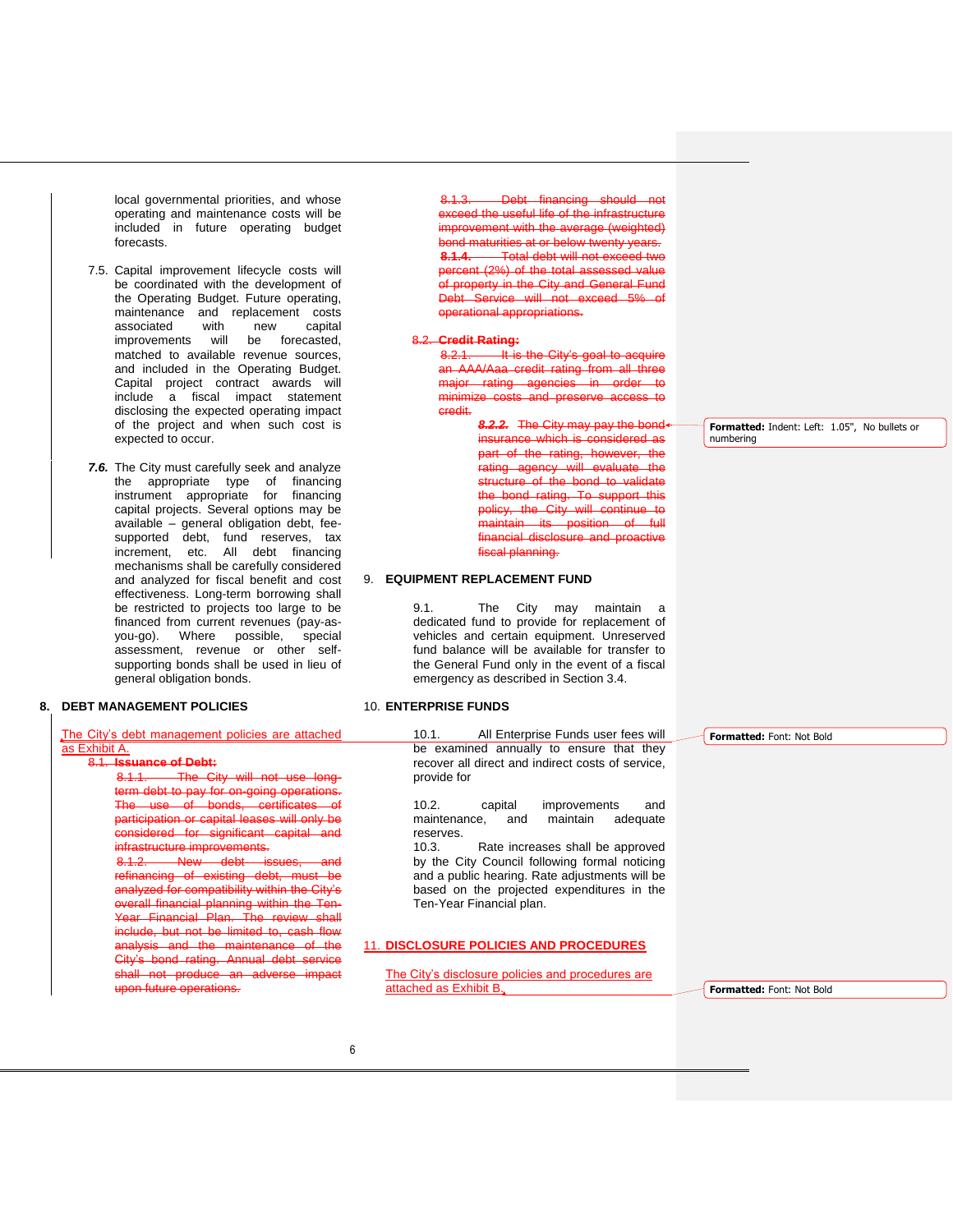Approved <del>November 11, 2015</del>\_\_\_\_<u>, 2016</u> Resolution: 2015-70\_\_\_\_\_\_\_

**EXHIBIT A**

**DEBT MANAGEMENT POLICIES**

**Formatted:** Centered, Right: -3.45" **Formatted**

 $\uparrow$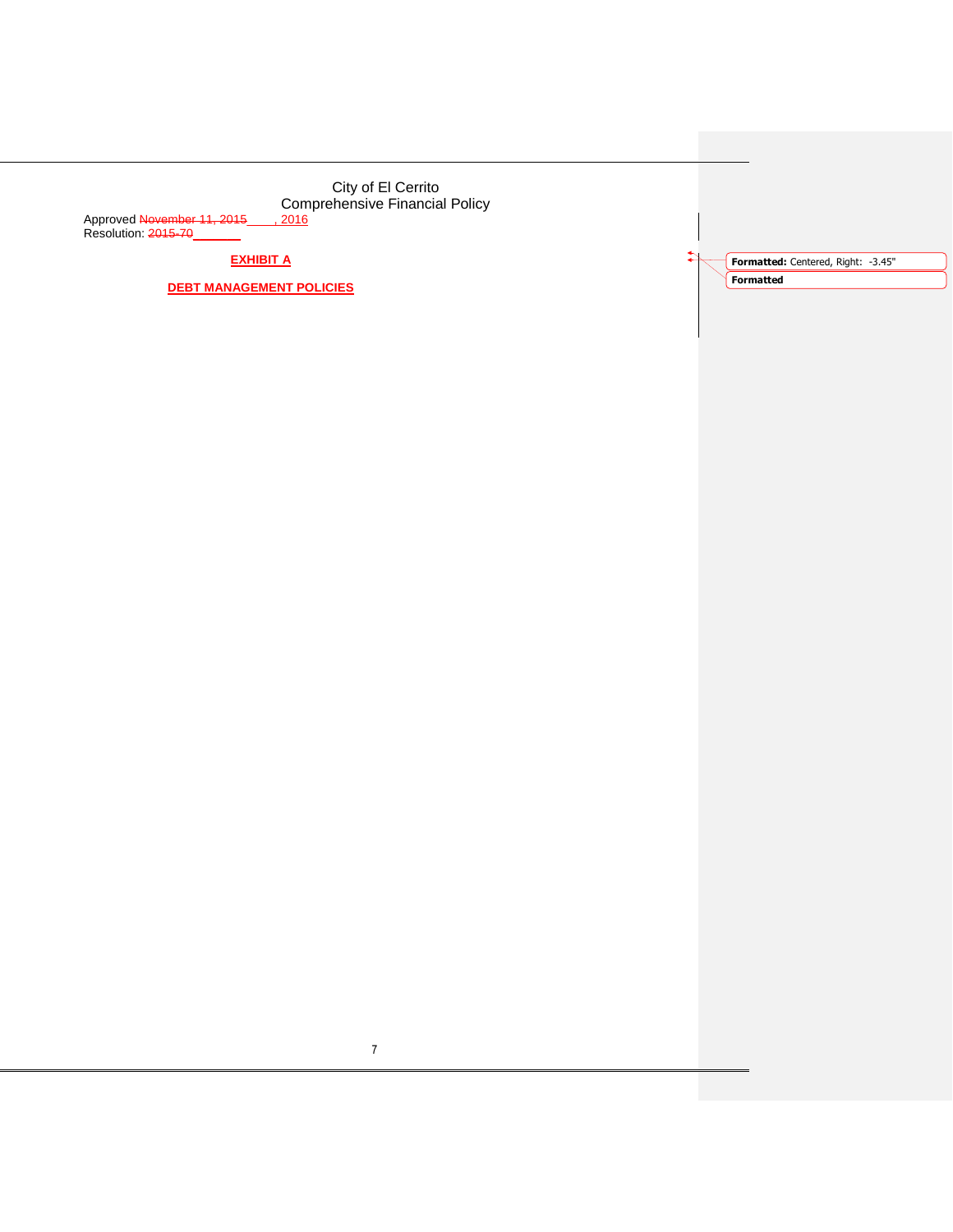**EXHIBIT B**

**DISCLOSURE POLICIES AND PROCEDURES**

**Formatted:** Centered

ä.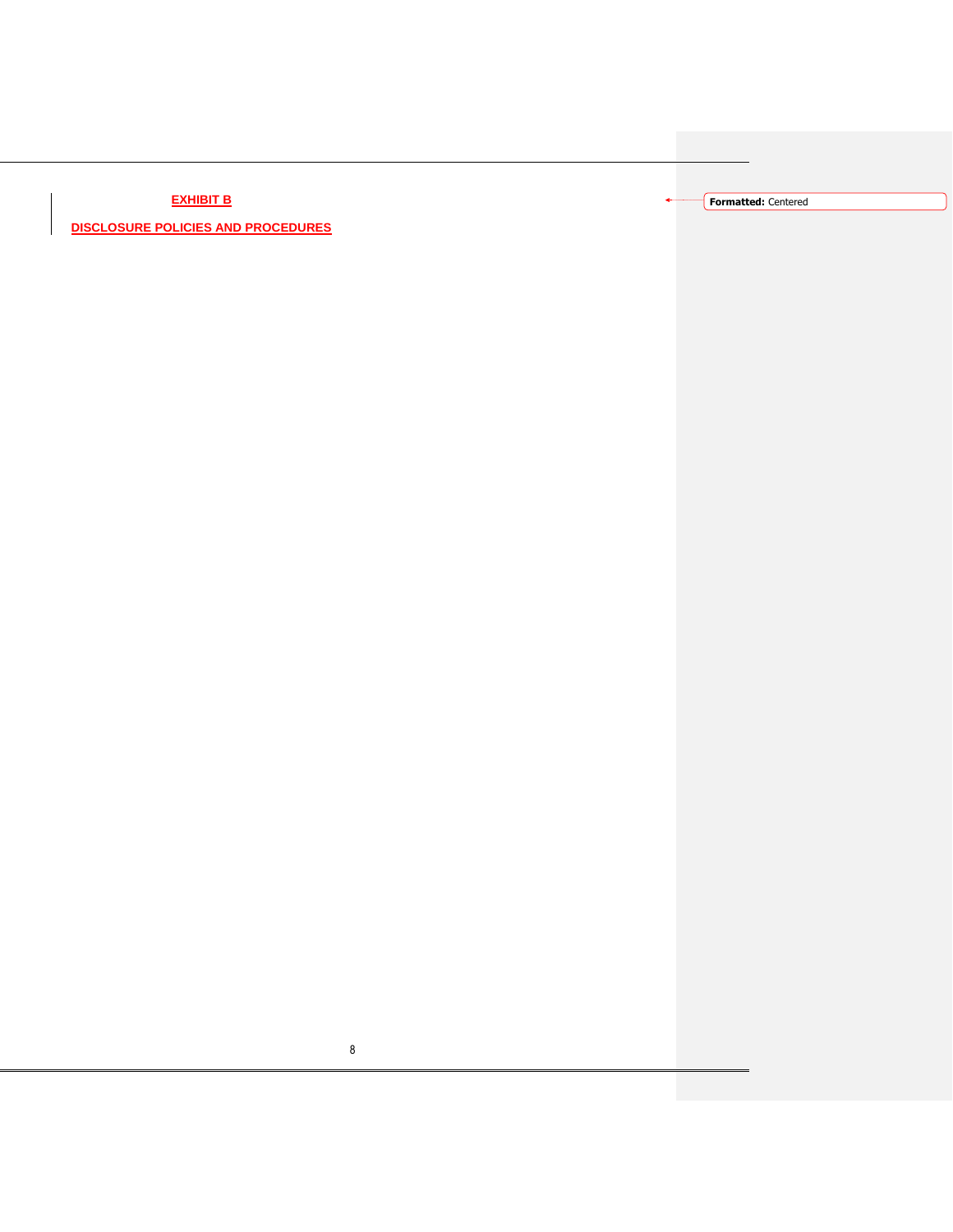## **11-1-16 Jones Hall Draft**

## **EXHIBIT A**

## **DEBT MANAGEMENT POLICIES**

## **1. Findings**

These Debt Management Policies are intended to comply with Government Code Section 8855(i), and shall govern all debt undertaken by the City.

The City hereby recognizes that a fiscally prudent debt policy is required in order to:

• Maintain the City's sound financial position.

• Ensure the City has the flexibility to respond to changes in future service priorities, revenue levels, and operating expenses.

• Protect the City's credit-worthiness.

• Ensure that all debt is structured in order to protect both current and future taxpayers, ratepayers and constituents of the City.

• Ensure that the City's debt is consistent with the City's planning goals and objectives and capital improvement program or budget, as applicable.

## **2. Policies**

### **A. Purposes For Which Debt May Be Issued**

(i) Long-Term Debt. Long-term debt may be issued to finance the construction, acquisition, and rehabilitation of capital improvements and facilities, equipment and land to be owned and operated by the City.

(a) Long-term debt financings are appropriate when the following conditions exist:

• When the project to be financed is necessary to provide basic services.

• When the project to be financed will provide benefit to constituents over multiple years.

• When total debt does not constitute an unreasonable burden to the City and its taxpayers and ratepayers.

• When the debt is used to refinance outstanding debt in order to produce debt service savings or to realize the benefits of a debt restructuring.

(b) Long-term debt financings are not appropriate for current operating expenses and routine maintenance expenses.

(c) The City may use long-term debt financings subject to the following conditions: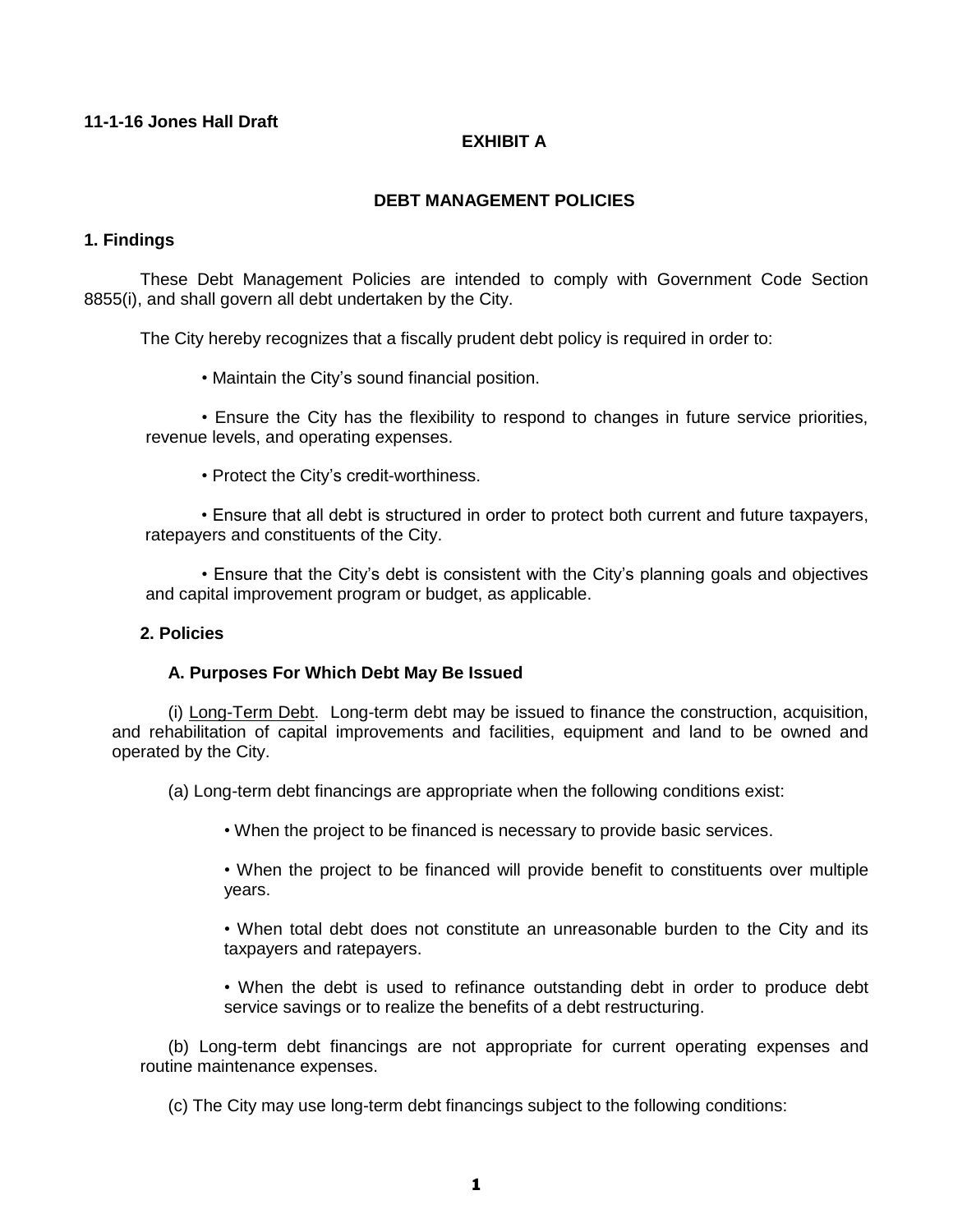• The project to be financed must be approved by the City Council.

• The weighted average maturity of the debt (or the portion of the debt allocated to the project) will not exceed the average useful life of the project.

• The City estimates that sufficient revenues will be available to service the debt through its maturity.

• The City determines that the issuance of the debt will comply with the applicable state and federal law.

(ii) Short-term debt. Short-term debt may be issued to provide financing for the City's operational cash flows in order to maintain a steady and even cash flow balance. Short-term debt may also be used to finance short-lived capital projects; for example, the City may undertake leasepurchase financing for equipment.

(iii) Financings on Behalf of Other Entities. The City may also find it beneficial to issue debt on behalf of other governmental agencies or private third parties in order to further the public purposes of the City. In such cases, the City shall take reasonable steps to confirm the financial feasibility of the project to be financed and the financial solvency of any borrower and that the issuance of such debt is consistent with the policies set forth herein.

## **B. Types of Debt**

The following types of debt are allowable under these Debt Management Policies:

- general obligation bonds
- bond or grant anticipation notes
- tax and revenue anticipation notes
- lease revenue bonds, certificates of participation and lease-purchase transactions

• other revenue bonds (including sales tax revenue bonds) and certificates of participation

• pension obligation bonds

• land-secured financings, such as special tax revenue bonds issued under the Mello-Roos Community Facilities Act of 1982, as amended, and limited obligation bonds issued under applicable assessment statutes

• tax increment financing to the extent permitted under state law

• conduit financings, such as financings for affordable rental housing and qualified 501c3 organizations

The City may from time to time find that other forms of debt would be beneficial to further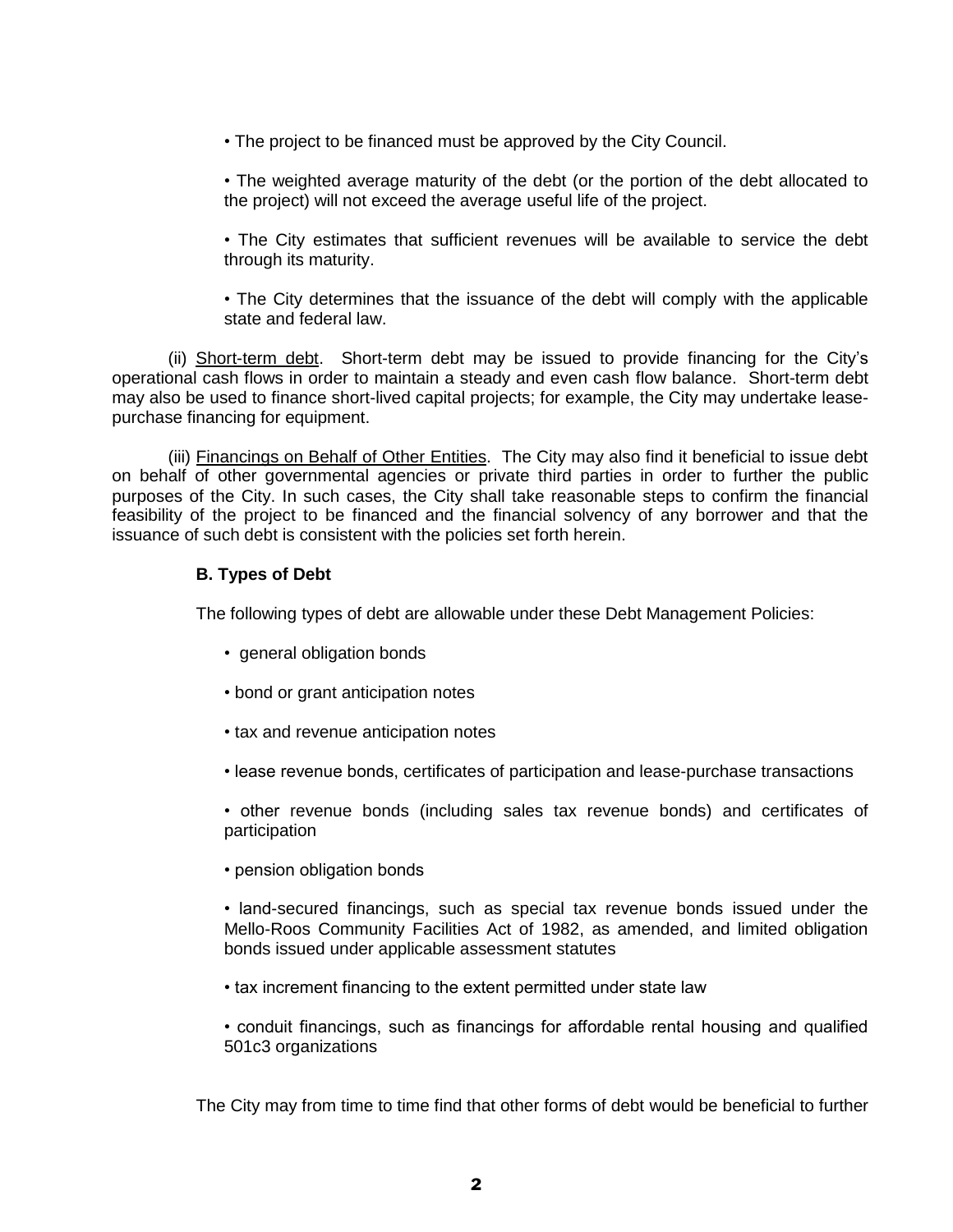its public purposes and the City Council may approve such debt without an amendment of these Debt Management Policies.

Debt shall be issued as fixed rate debt unless the City makes a specific determination as to why a variable rate issue would be beneficial to the City in a specific circumstance.

### **C. Relationship of Debt to Capital Improvement Program and Budget**

New debt issues, and refinancing of existing debt, must be analyzed for compatibility within the City's Ten-Year Capital Improvement Plan.

The City shall strive to fund the upkeep and maintenance of its infrastructure and facilities due to normal wear and tear through the expenditure of available operating revenues. The City shall seek to avoid the use of debt to fund infrastructure and facilities improvements that are the result of normal wear and tear.

The City shall seek to issue debt in a timely manner to avoid having to make unplanned expenditures for capital improvements or equipment from its general fund.

### **D. Policy Goals Related to Planning Goals and Objectives**

The City is committed to long-term financial planning, maintaining appropriate reserves levels and employing prudent practices in governance, management and budget administration. The City intends to issue debt for the purposes stated in these Debt Management Policies and to implement policy decisions incorporated in the City's Five-Year Financial Plan and its annual operating budget.

It is a policy goal of the City to protect taxpayers, ratepayers and constituents by utilizing conservative financing methods and techniques so as to obtain the highest practical credit ratings (if applicable) and the lowest practical borrowing costs.

The City will comply with applicable state and federal law as it pertains to the maximum term of debt and the procedures for levying and imposing any related taxes, assessments, rates and charges.

When refinancing debt, it shall be the policy goal of the City to realize, whenever possible, and subject to any overriding non-financial policy considerations, (i) minimum net present value debt service savings equal to or greater than 3.0% of the refunded principal amount, and (ii) present value debt service savings equal to or greater than 100% of any escrow fund negative arbitrage.

### **E. Internal Control Procedures**

When issuing debt, in addition to complying with the terms of these Debt Management Policies, the City shall comply with any other applicable policies regarding initial bond disclosure, continuing disclosure, post-issuance compliance, and investment of bond proceeds.

The City will periodically review the requirements of and will remain in compliance with the following:

• the City's Disclosure Policies and Procedures,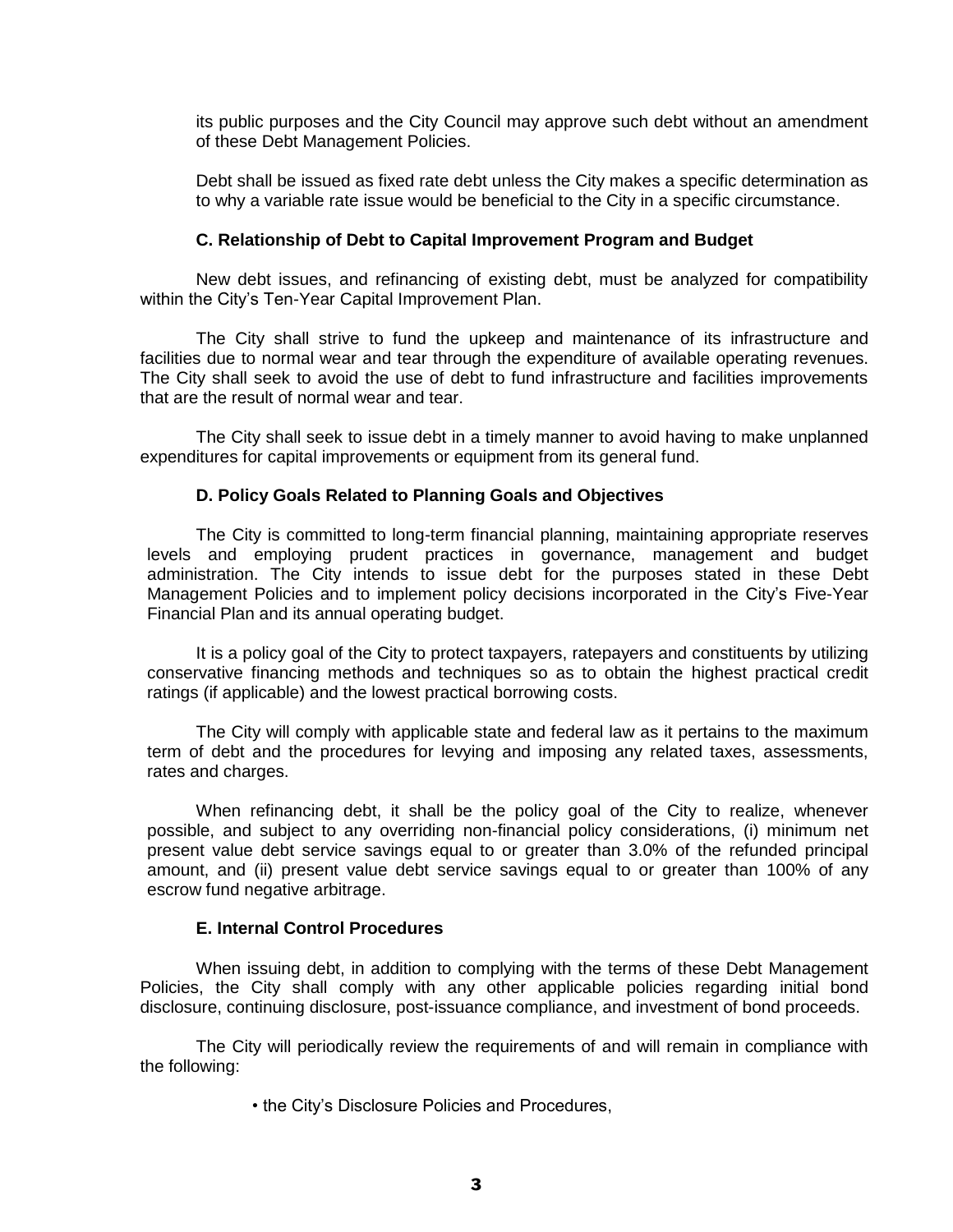• any federal tax compliance requirements, including without limitation arbitrage and rebate compliance, related to any prior bond issues, and

• the City's investment policies as they relate to the investment of bond proceeds.

Whenever reasonably possible, and for the purpose of ensuring that proceeds of debt will be used for their intended purpose, proceeds of debt will be held by a third-party trustee and the City will submit written requisitions for such proceeds. The City will submit a requisition signed by the Finance Director only after obtaining the signature of the City Manager.

### **F. Debt Limits**

The outstanding principal amount of debt described in Section B will not exceed two percent (2%) of the total assessed value of property in the City, and debt service and lease payments incurred for financing purposes that are payable from the City's general fund will not exceed 5% of operational appropriations.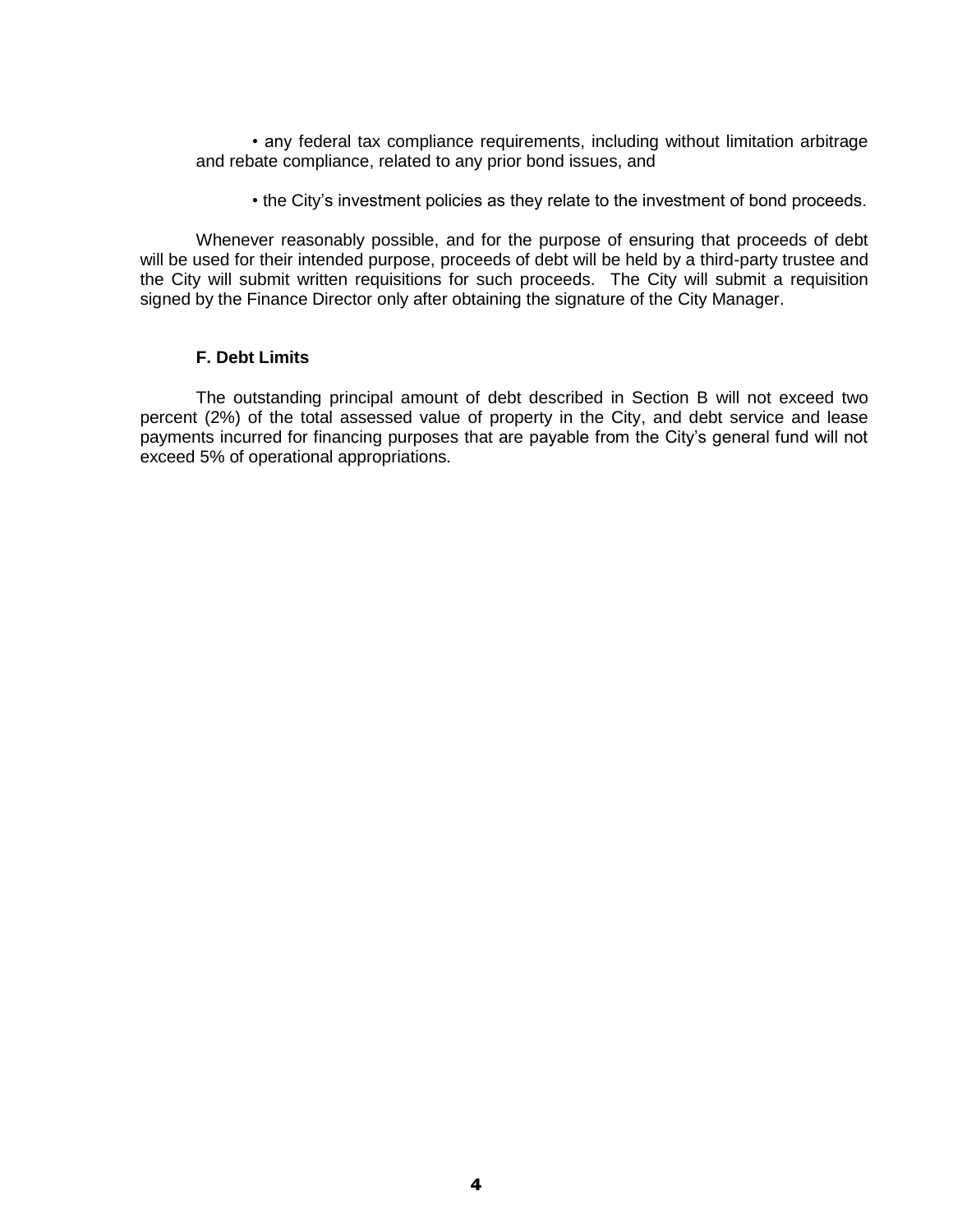# **EXHIBIT B**

# **DISCLOSURE POLICIES AND PROCEDURES**

## **Article I** *General*

These Disclosure Policies and Procedures (the "**Disclosure Procedures**") are intended to ensure that the City is in compliance with all applicable federal and state securities laws.

# **Article II** *Disclosure Coordinator*

The chief financial officer of the City shall be the disclosure coordinator of the City (the "**Disclosure Coordinator**").

# **Article III** *Review and Approval of Official Statements*

The Disclosure Coordinator of the City shall review any Official Statement prepared in connection with any debt issuance by the City in order to ensure there are no misstatements or omissions of material information in any sections that contain descriptions of information prepared by the City.

In connection with its review of the Official Statement, the Disclosure Coordinator shall consult with third parties, including outside professionals assisting the City, and all members of City staff, to the extent that the Disclosure Coordinator concludes they should be consulted so that the Official Statement will include all "material" information (as defined for purposes of federal securities law).

As part of the review process, the Disclosure Coordinator shall submit all Official Statements to the City Council for approval. The cover letter used by the Disclosure Coordinator to submit the Official Statements shall be in substantially the form of Attachment 1.

The approval of an Official Statement by the City Council shall be docketed as a new business matter and shall not be approved as a consent item. The City Council shall undertake such review as deemed necessary by the City Council, following consultation with the Disclosure Coordinator, to fulfill the City Council's responsibilities under applicable federal and state securities laws. In this regard, the Disclosure Coordinator shall consult with the City's disclosure counsel to the extent the Disclosure Coordinator considers appropriate.

# **Article IV** *Continuing Disclosure Filings*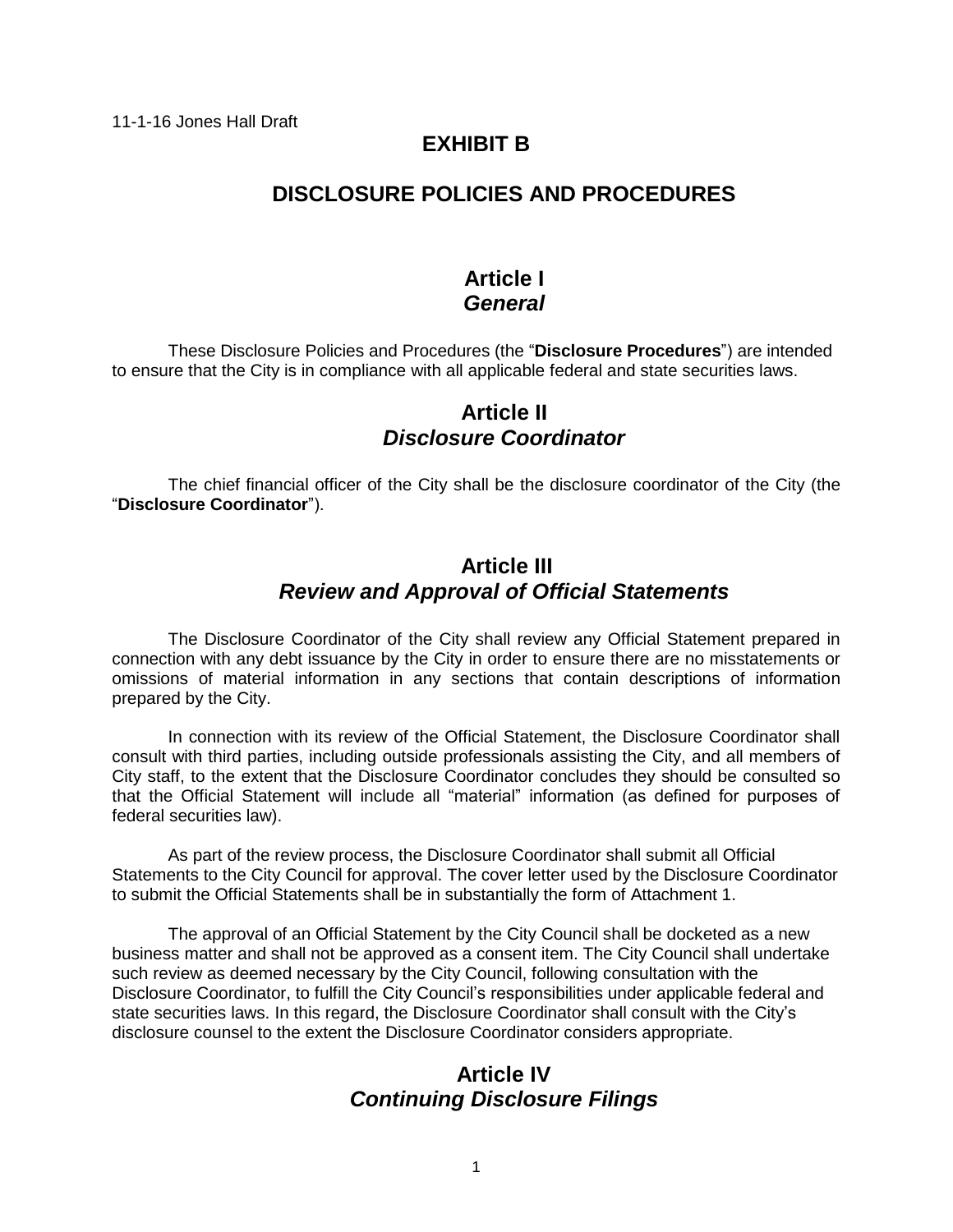Under the continuing disclosure undertakings that the City has entered into in connection with its debt offerings, the City is required each year to file annual reports with the Municipal Securities Rulemaking Board's Electronic Municipal Market Access ("**EMMA**") system in accordance with such undertakings. Such annual reports are required to include certain updated financial and operating information, and the City's audited financial statements.

The City is also required under its continuing disclosure undertakings to file notices of certain events with EMMA.

The Disclosure Coordinator is responsible for establishing a system (which may involve the retention or one or more consultants) by which:

(i) the City will make the annual filings required by its continuing disclosure undertakings on a complete and timely basis, and

(ii) the City will file notices of enumerated events on a timely basis.

# **Article V** *Public Statements Regarding Financial Information*

Whenever the City makes statements or releases information relating to its finances to the public that are reasonably expected to reach investors and the trading markets, the City is obligated to ensure that such statements and information are complete, true, and accurate in all material respects.

# **Article VI** *Training*

The Disclosure Coordinator shall ensure that the members of the City staff involved in the initial or continuing disclosure process and the City Council are properly trained to understand and perform their responsibilities.

The Disclosure Coordinator shall arrange for disclosure training sessions conducted by the City's disclosure counsel. Such training sessions shall include education on these Disclosure Procedures, the City's disclosure obligations under applicable federal and state securities laws and the disclosure responsibilities and potential liabilities of members of the City's staff and members of the City Council. Such training sessions may be conducted using a recorded presentation.